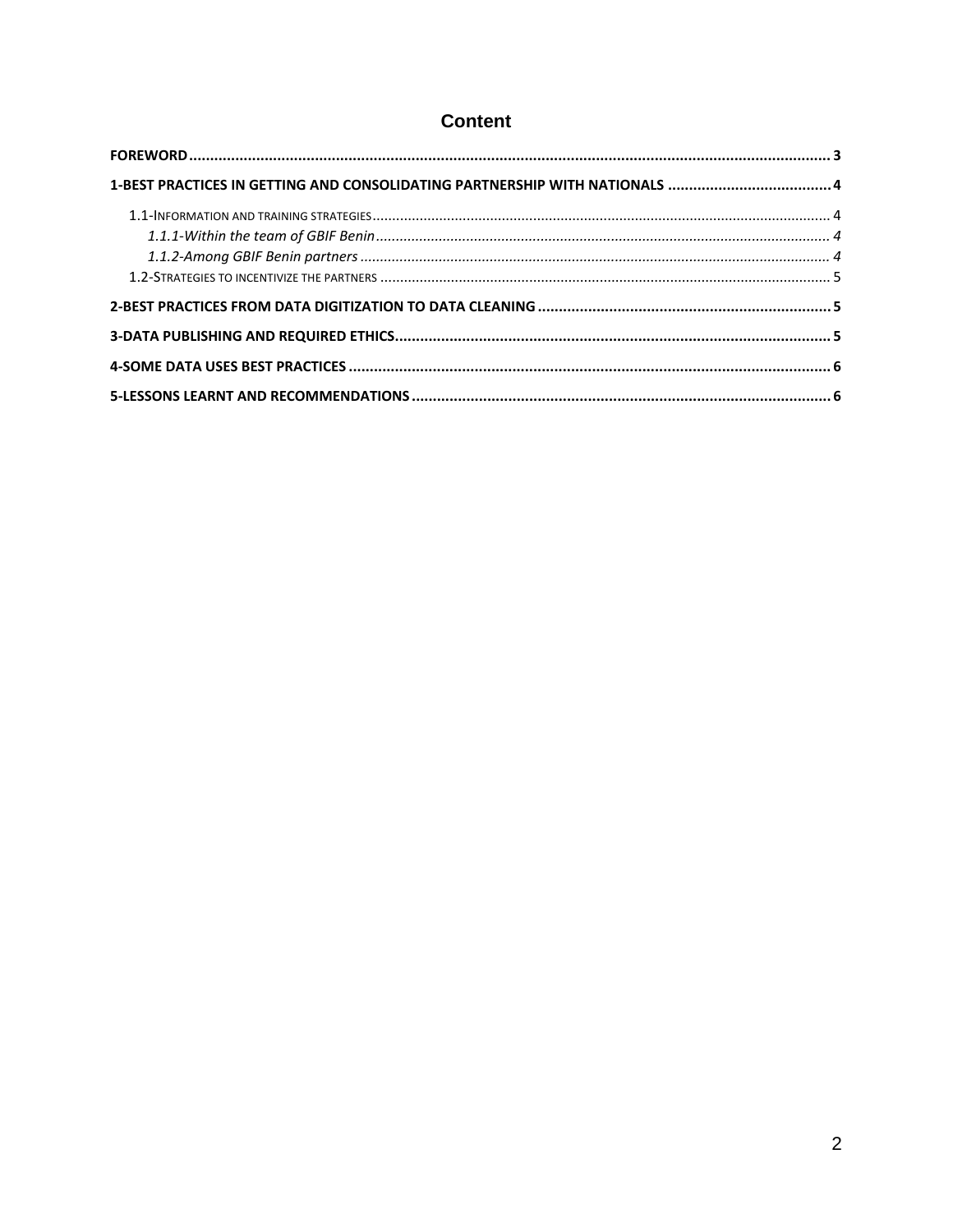### <span id="page-2-0"></span>Foreword

We seize this opportunity to thank very much the European Union (EU) who funded the BID projects. We tell our gratitude to the Secretariat of the Global Biodiversity Information Facility (GBIF) and to the team of the program of Biodiversity Information for Development (BID) for their supports and solicitude all along the implementation of the projects.

GBIF Benin has now some years of experience and is successful to some extent. All along, we did have some challenges and tried to overcome come them.

Hereafter, we will try to summarize what we considered as best practices along the projects and talk about some lessons learnt.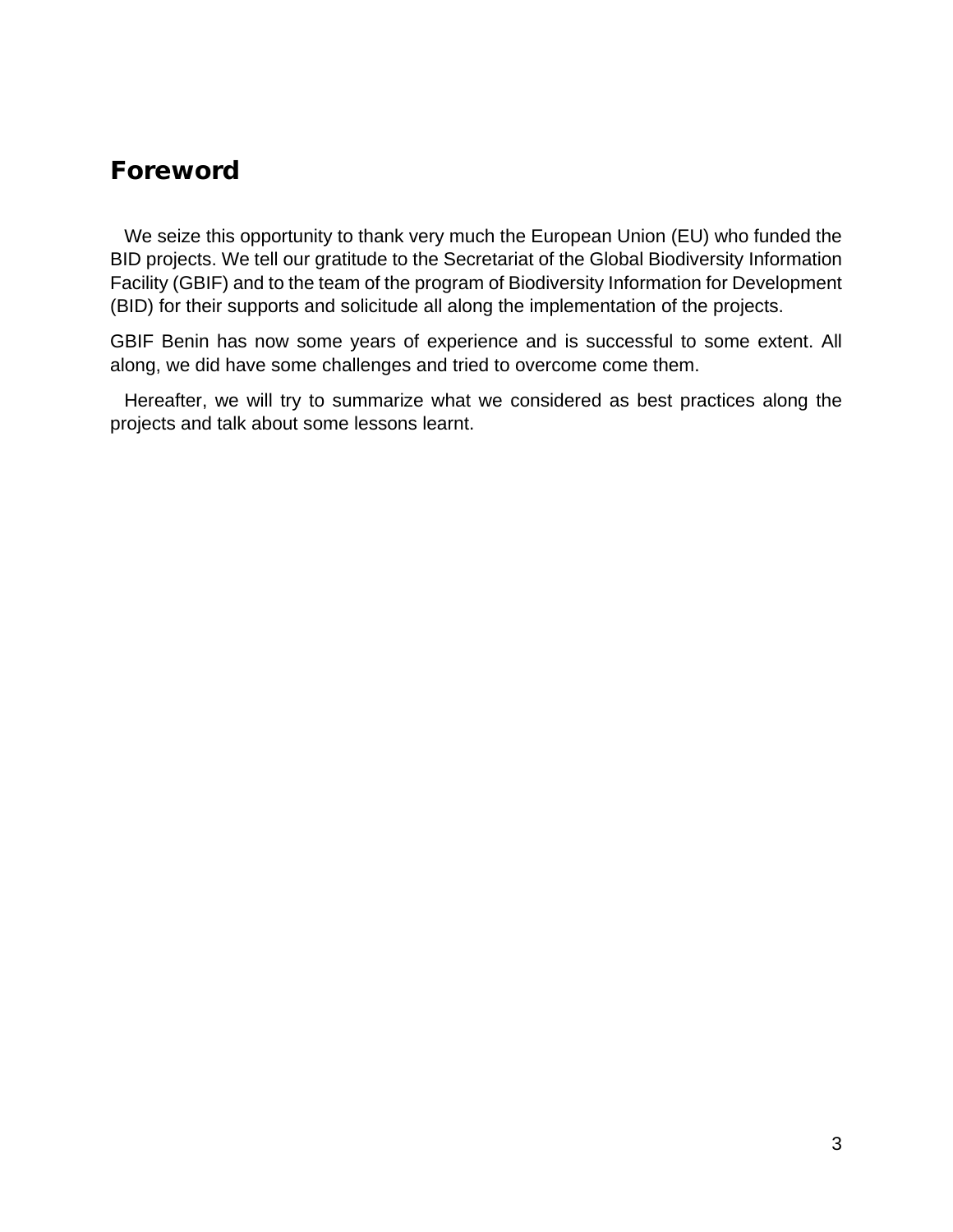# <span id="page-3-0"></span>1-Best practices in getting and consolidating partnership with nationals

### <span id="page-3-1"></span>1.1-Information and training strategies

#### <span id="page-3-2"></span>1.1.1-Within the team of GBIF Benin

From the beginning, we understood that our team has to acquire some reliable capacities in data digitization, data cleaning, data publishing, and data uses so that to be able to train national partners. To achieve that purpose, the node manager and his collaborators seized all the existing opportunities offered by GBIFS and also actively raised funds to get projects funded, including collaborative projects with senior node managers. Those opportunities offered adequate resources and occasions to build capacities to the team members. It is important to keep the team coherent and interested in the common and shared objectives of success by sharing with objectivity and ethics the training opportunities of GBIF Benin so as to have a team capacitated rather than few people inside the team.

#### <span id="page-3-3"></span>1.1.2-Among GBIF Benin partners

Information and training of partners are key requisites for success. We therefore organized since 2010, at least two workshops each year to inform and capacitate our partners. At the beginning, we experienced some reluctance from them and this was mostly due to a lack of understanding of our mission and goals. As we set them clearly, from workshops to workshops, the partners became more and more open mind. The key point of success was to clearly define and help partners identify the types of data we needed (primary biodiversity data) and their sources (herbaria, museum, natural, observations, sample protocols…). Potential data holders became then more and more accessible and were given full attention for capacity building.

We then moved forwards during workshops in training partners in data digitization and data cleaning. Further data cleaning were processed by the team of GBIF Benin and datasets were progressively provided and published on GBIF portal.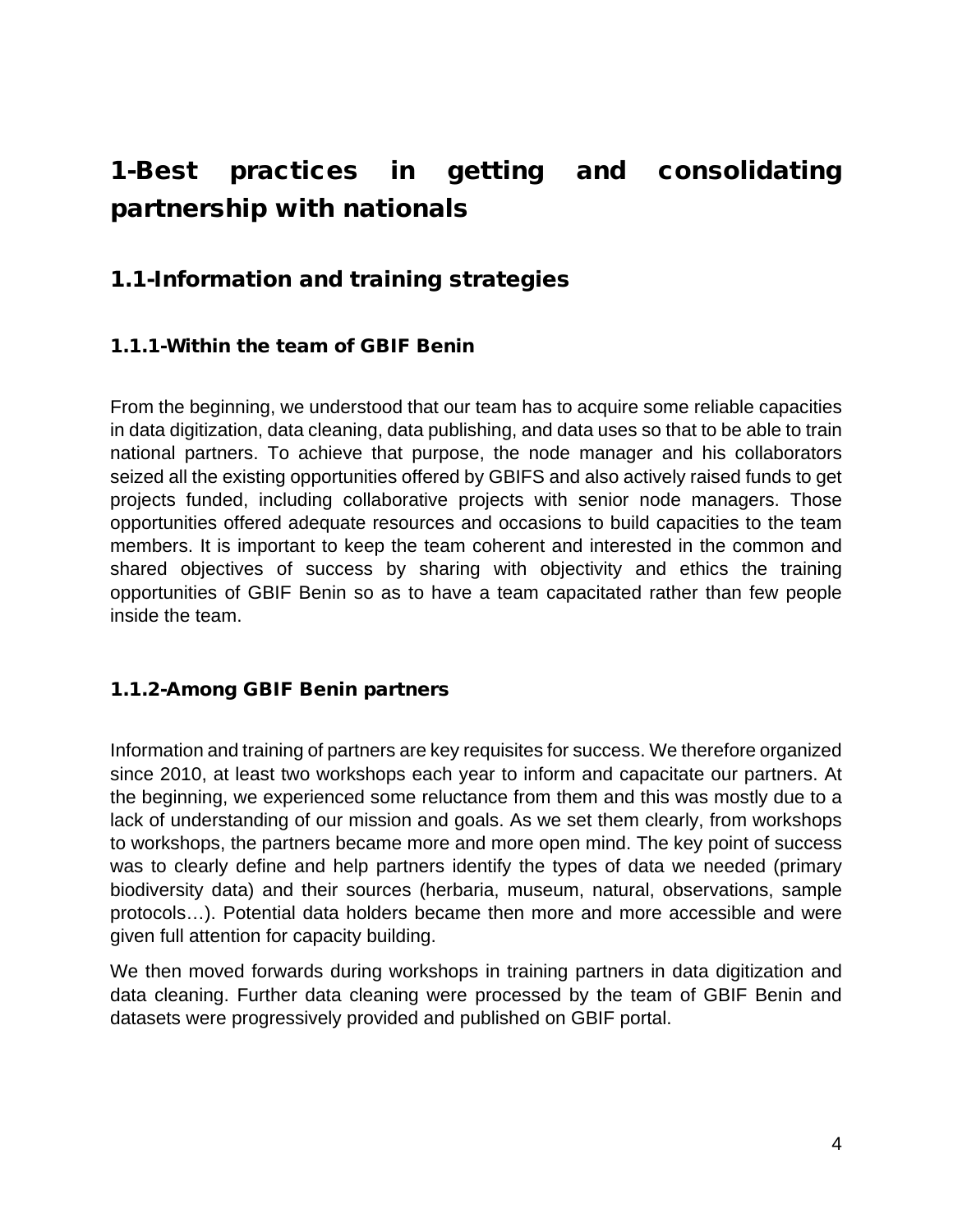### <span id="page-4-0"></span>1.2-Strategies to incentivize the partners

The first incentive was to provide financial assistance to data providers and data digitization helpers. This helped much maintaining them onboard. Students mostly used their financial supports to pay their scholarships and are happy to collaborate. Another good incentive was the certificates of workshops attendance we delivered to participants. Other incentives consisted of directly showing on GBIF site, the names and affiliations of data publishers and data holders who already published their data. Showing them to the participants helped much in getting new data holders onboard. The advantages of becoming member of a worldwide network like GBIF, with many opportunities to collaborate with others around the world were underlined enough.

# <span id="page-4-1"></span>2-Best practices from data digitization to data cleaning

Publishing cleaned data is one of our key objectives. To achieve successful data digitization, skilled GBIF Benin members are assigned to data holders and progressively guide them in data digitization and data formatting. The datasets are then provided to GBIF Benin where they are cleaned. In data cleaning process we used Excel, OpenRefine, R, QGIS, reliable sites like that of Catalog of life, GeoLocate, iPlant Collaborative… to track taxonomic names errors, duplicates, attribute coordinates to data lacking coordinates, validate data inside the country boundaries…

## <span id="page-4-2"></span>3-Data publishing and required ethics

We were trained by GBIF France to use the IPT of GBIF Benin generously hosted by GBIF France. We seize the opportunity to tell our profound gratitude to the team of GBIF France for their efficient mentorship. Using the IPT to publish data of partners required that we pay respect to the information given in the metadata of datasets in order to rescue the right information on data creators, data contacts, metadata providers, data citations… Doing so helped avoid conflicts that could preclude confidence among partners and advancement of the team.